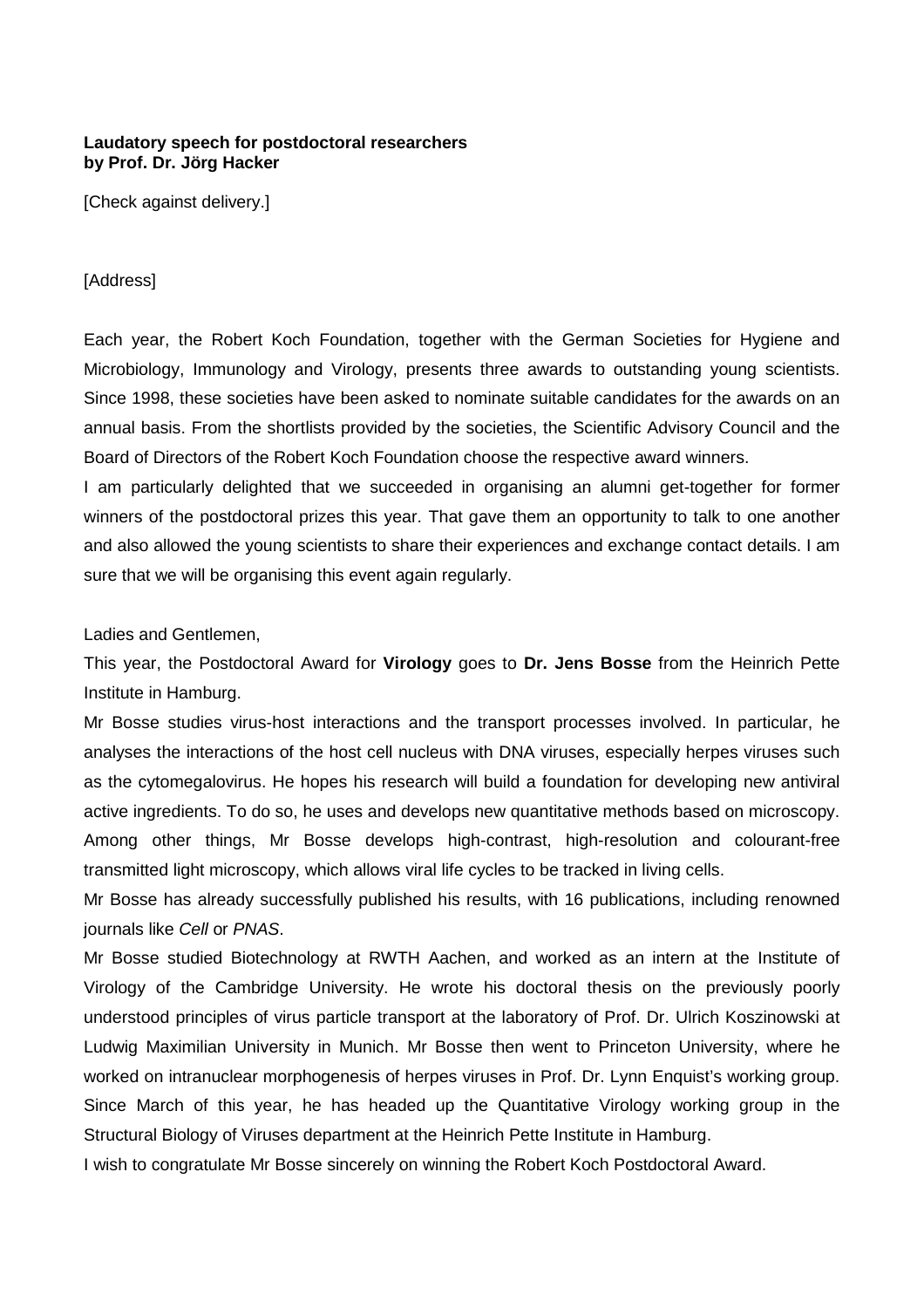Ladies and Gentlemen,

This year's winner of the Postdoctoral Award for **Immunology** is **Dr. Andreas Schlitzer** from the University of Bonn.

Mr Schlitzer's research focuses on the development and differentiation of myeloid cells, using stateof-the-art molecular immunology methods – such as fate mapping analyses or transcriptome analyses at a single cell level. His results have made important contributions to our understanding of the origin and variety of the different myeloid cells in human and animal tissues. For example, he discovered that the CD14-positive cells in the human dermis are a transient population of macrophages derived from monocytes.

He has published his results highly successfully in top immunology journals, with many articles as a lead author, e.g. in *Immunity* and *Nature Immunology*.

Mr Schlitzer first studied Biology at the University of Marburg, during which he completed an internship at the Paul Ehrlich Institute in the Virology department. He obtained his Master's degree at the *University of Manchester*. Mr Schlitzer wrote his doctoral thesis, which already focused on the function and development of myeloid cells, in Prof. Anne Krug's working group at Klinikum rechts der Isar of the Technical University of Munich. For his postdoctoral work, he initially transferred to the laboratory of Dr. Florent Ginhoux in Singapore. Since December 2015, he has headed up an Emmy Noether research group at the *Life and Medical Sciences Institute* (LIMES) of Rheinische Friedrich-Wilhelm University in Bonn.

I wish to congratulate Mr Schlitzer sincerely on receiving the Robert Koch Postdoctoral Award.

## Ladies and Gentlemen,

This year, the Robert Koch Postdoctoral Award for **Microbiology** goes to **Dr. Alexander Westermann** from Julius Maximilian University in Würzburg.

Mr Westermann's work centres on bacterial regulation via small RNAs in models of infection. With his paper on dual RNA sequencing, published as sole lead author in Nature, he achieved a highly recognised technological and scientific breakthrough. This new method allows us to show what actually happens in pathogens and the cells they attack during infections in far greater detail than ever before. For the first time, he succeeded in showing which genes become active in the pathogen and host cell during an infection.

Mr Westermann studied Biology at the University of Heidelberg, obtaining a "Bachelor of Science" degree in Biology and a "Master of Science" degree in Molecular Cellular Biology. He completed his doctorate at the University of Würzburg in Professor Vogel's working group, where he began to focus on bacterial regulation in models of infection. Three years of his doctoral research were funded by a scholarship from the Elite Network of Bavaria. Since April 2015, Mr Westermann has worked as a postdoctoral researcher under Professor Vogel.